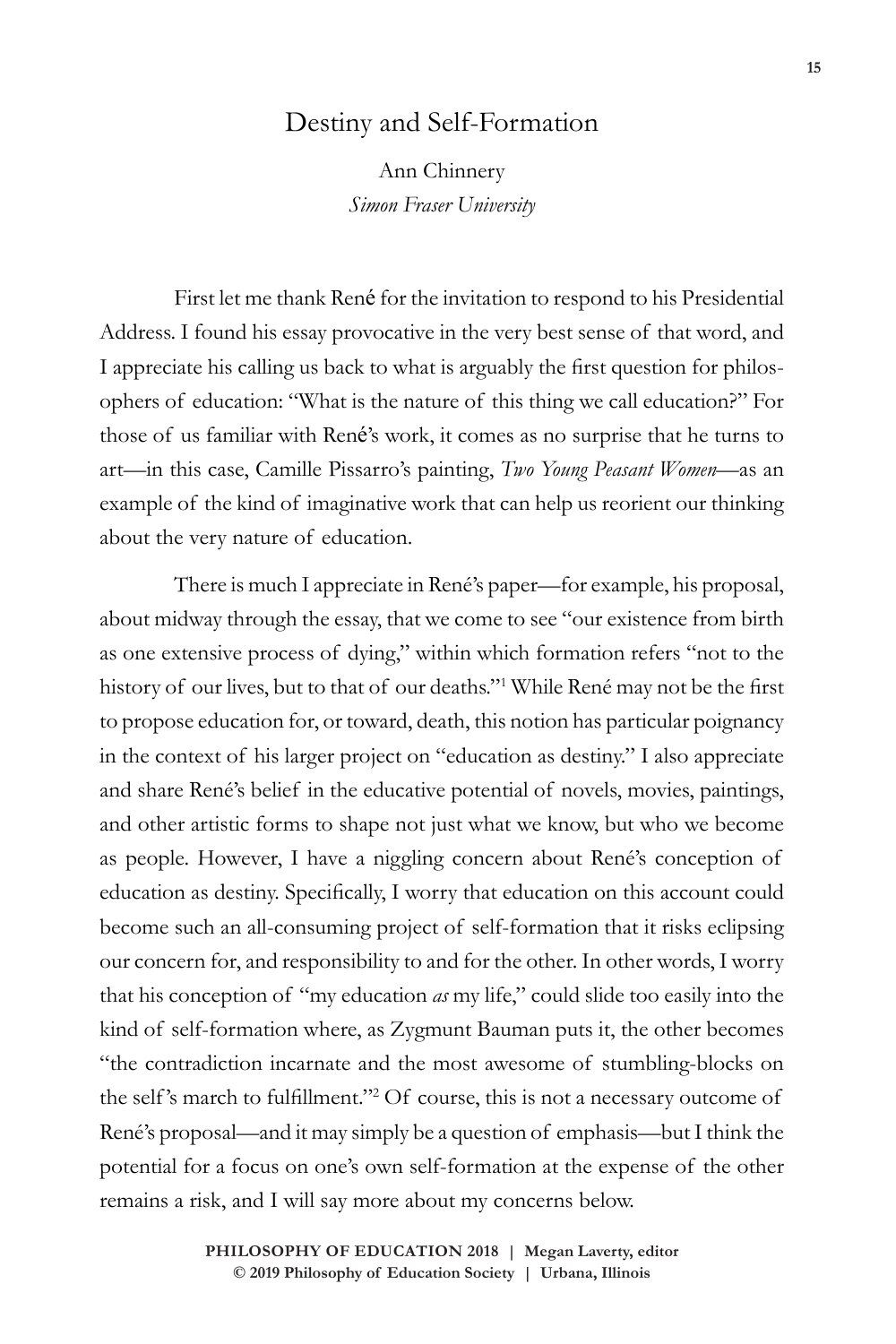Arcilla begins his paper by examining the overused term "lifelong learning" and what it has come to mean in schools, universities, and everyday life. As I read that section I was also reminded of Gert Biesta's critique of what he calls the "learnification of education," and the ways in which the language of learning has overtaken the language of education. In Biesta's view—and I don't think Arcilla would disagree with him on this point—we should reclaim education, taking a stand, as he says, against learning and for education.<sup>3</sup> As both Arcilla and Biesta make clear, it's not that learning isn't important, but learning in and of itself cannot substitute for education insofar as education is concerned with the overall formation of human beings and humanity. Despite the prevalence of the discourse of learning, they argue, no amount of knowledge one can acquire, or list of credentials one can earn, or years one spends in school can be said to constitute an education. None of these things, or even their sum, as Arcilla puts it, can help us to answer the question, "How do we not only determine and perform the right actions appropriate to a particular set of momentary circumstances, but also live meaningfully a whole life?"<sup>4</sup> For Arcilla, education properly understood is all-encompassing; it is the living of one's whole life and a way to give coherence to that life. He therefore does not discard the term 'lifelong learning' altogether, but rather seeks to radically reframe it.

As I pondered his idea of education as destiny, the work of Canadian philosopher Charles Taylor also came to mind, and, sure enough, Arcilla has engaged previously with Taylor's work—most notably in his chapter titled, "For the Stranger in My Home: Self Knowledge, Cultural Recognition, and Philosophy of Education," in Wendy Kohli's edited volume, *Critical Conversations in Philosophy of Education*. 5 While Taylor is primarily a political philosopher and does not spend much time explicitly addressing education, I think there are some resonances between what Arcilla is proposing in education as destiny and Taylor's ideas about the self.

Central to Taylor's work is the concept of authenticity: "There is a certain way of being human that is *my* way. I am called upon to live my life in this way, and not in imitation of anyone else's life. But this notion gives a new importance to being true to myself. If I am not, I miss the point of my life; I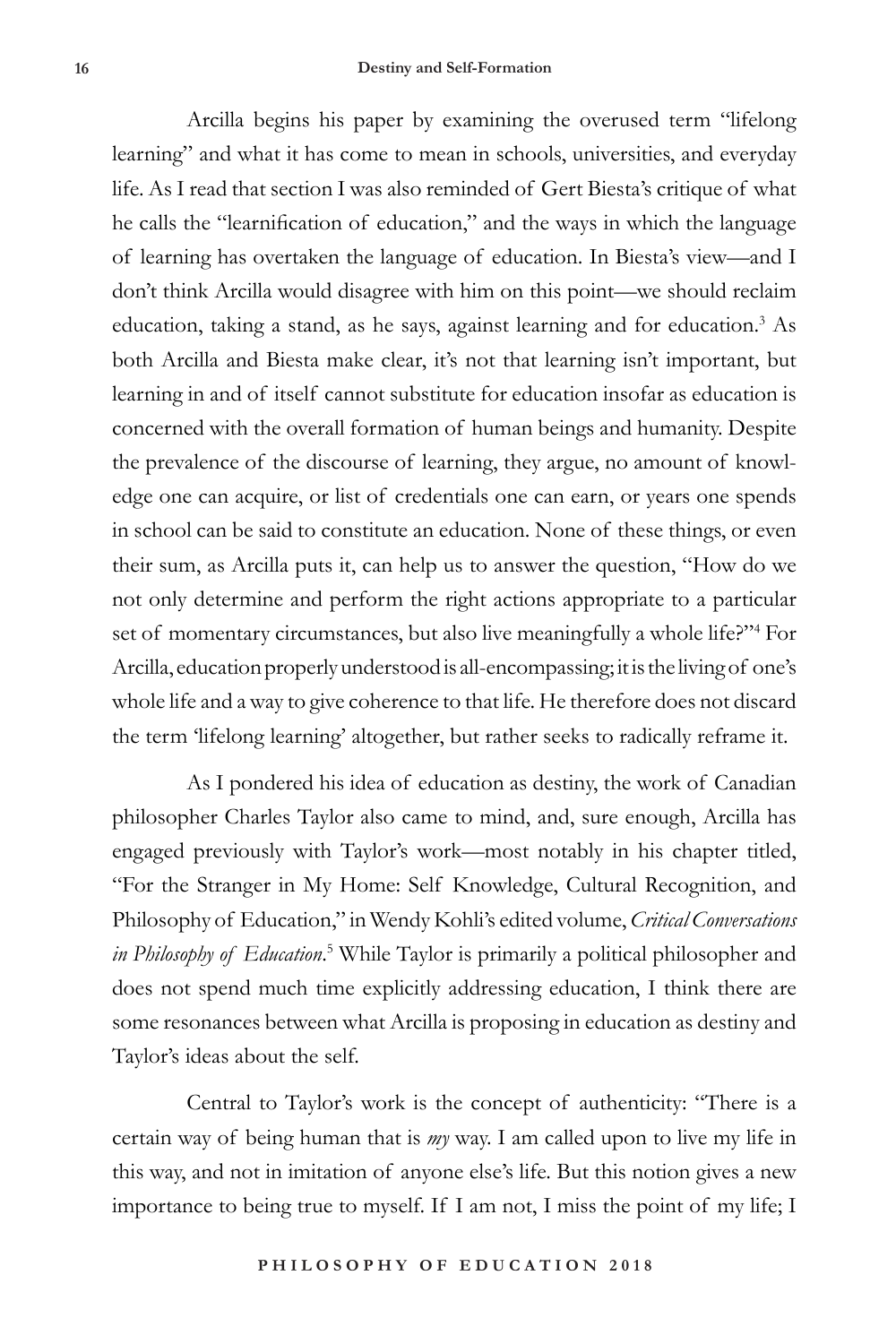## **Ann Chinnery 17**

miss what being human is for *me*. 6

I sense a similar commitment to at least a thin form of authenticity to discovering the purpose of one's singular life—in Arcilla's conception of education as destiny. But an important difference between the two, and one of the features that appeals to me about Arcilla's conception over Taylor's, is Arcilla's insistence that the self that we discover along the path of our lives is not a substantive, stable kind of authentic self. As he puts it in the chapter in Kohli's book, "the most honest name we have for that thing"—i.e., the thing that answers the question, "Who am I?"—is an "indefinite mysterious self. This self has no positive features, and so cannot be judged to be 'authentically truer' than other 'fictive' identities we assume."<sup>7</sup>

That said—and this brings me to my niggling concern about Arcilla's argument for education as destiny—there is frequent mention in his essay of *my* education and *my* life, and almost none about an education in which the needs and desires of others are taken to be of at least equal, if not greater, importance than one's own. Take, for instance, the section where he says:

The words "my education" that come out of my mouth flow from the felt sweep of an entire life. Their utterance is backed by that kind of momentum and hence has a lyrical quality. To register this, I postulate that my education, my affirming my life, *is* my living that life, as distinct from acting to master a moment in it. Hence when we unpack the phrase in a bit more detail, we arrive not at "my education about life," or "my education for quality of life." Rather, "my education *as* my life."8

For Carl Anders Säfström and Gert Biesta, on the other hand—and theirs is a view I share—education ought not to be so much about my affirming *my* life, but about "how we can respond responsibly to, and how we can live peacefully with what and with whom is other."9 On this Levinasian account, education is about investing our freedom in the freedom of the other, and the self that is being formed is a self that comes into being only in responding to the call of the other—a call from the outside, as it were.<sup>10</sup>

But it is precisely this kind of heteronomy that Arcilla rejects: "I worry,"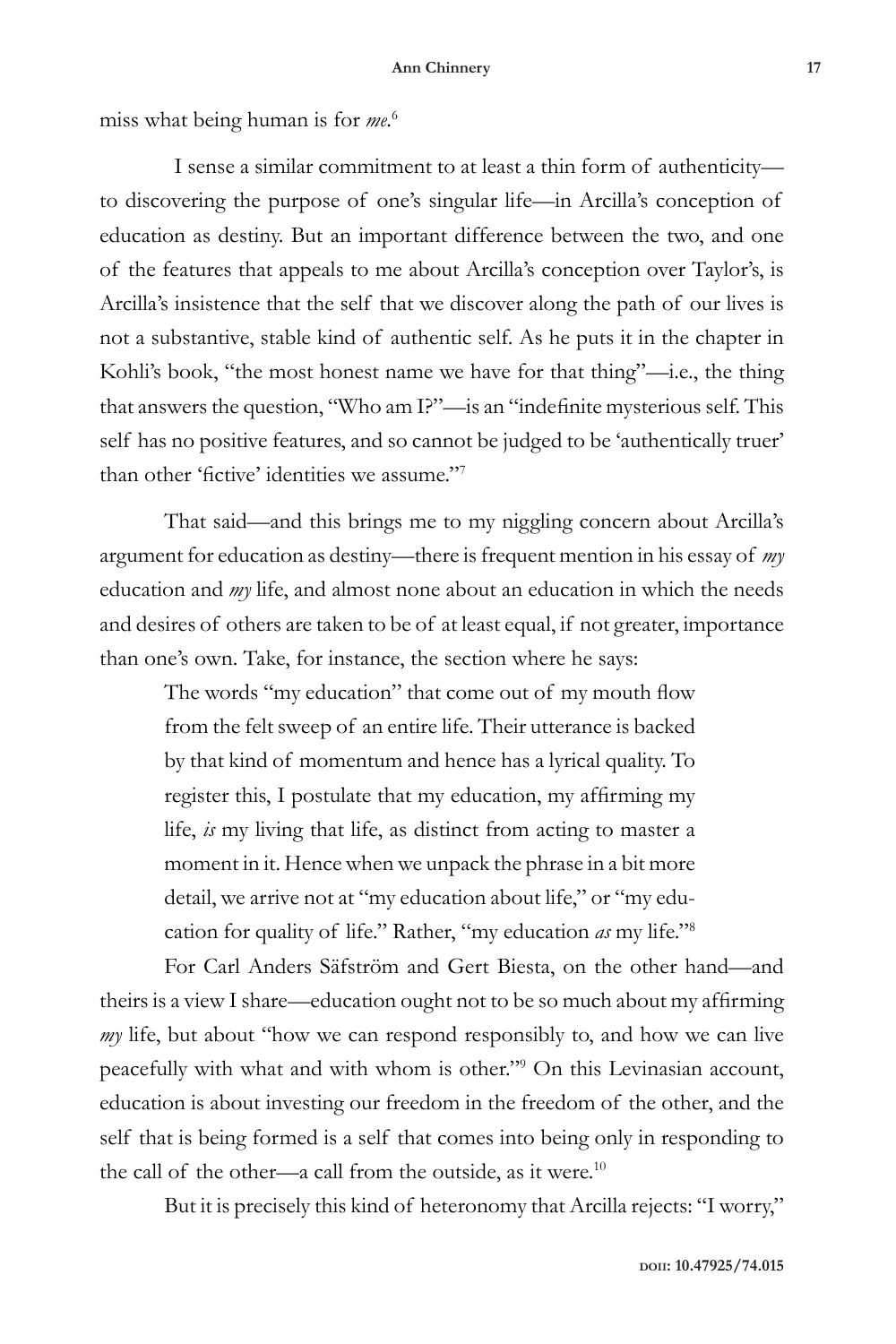he writes, that conceiving of education as a calling "suggests the most important feature of my life is that it is being drawn along in a certain direction from the outside, rather passively. In contrast … I use the phrase 'my education' to affirm my living a life. This implies that this affirmation matters and makes a crucial difference to me as such. Strictly speaking, my devotional life is less a calling than my being actively true to one."

As I said at the beginning, our point of departure may simply be a matter of different emphases, because, a bit further on, Arcilla says that "'[e]ducation as destiny' is meant to complete the sense of being called with the understanding that what is formative is what one does." And indeed, in the kind of education that Säfström and Biesta commend, and with which I concur, what matters most is one's response to the call of the other. But, I think the kind of "responsible response" I have in mind is different from what I read at that point in Arcilla's paper, and throughout much of the discussion that follows on Pissarro's painting, where he seems to shift to a spiritual register. Arcilla describes the calling as an encounter with grace, and one's response as an affirmation "that one's whole, mortal, historical life led up to this moment … My destiny is thus the speechact of telling the story of my life, to others or myself, as one about a journey to and from grace."11 My concern is that, taken fully to its end, education in this vein could too easily become all about me.

Unfortunately, I do not have space here to take up René's thoughtful exploration of Pissarro's painting, so I will have to leave that for another day. But, in closing, let me thank René again for his engaging essay and for his strong, steady, and caring leadership of the Society. I will leave the last word to him, quoting the final lines from his "Stranger in My Home" chapter. In a passage that, in my view, captures the best of PES, René invites us to:

appreciate philosophy less for its power to reach conclusions than for its power to unsettle presuppositions, less for its capacity to reduce differences to a single argument than for its capacity to use multiple perspectives to raise questions that put everybody, teacher, student, and surprised onlooker, at a loss for an answer. In the silence that ensues, we may then remember that before we are anything, we *are*, mysteriously